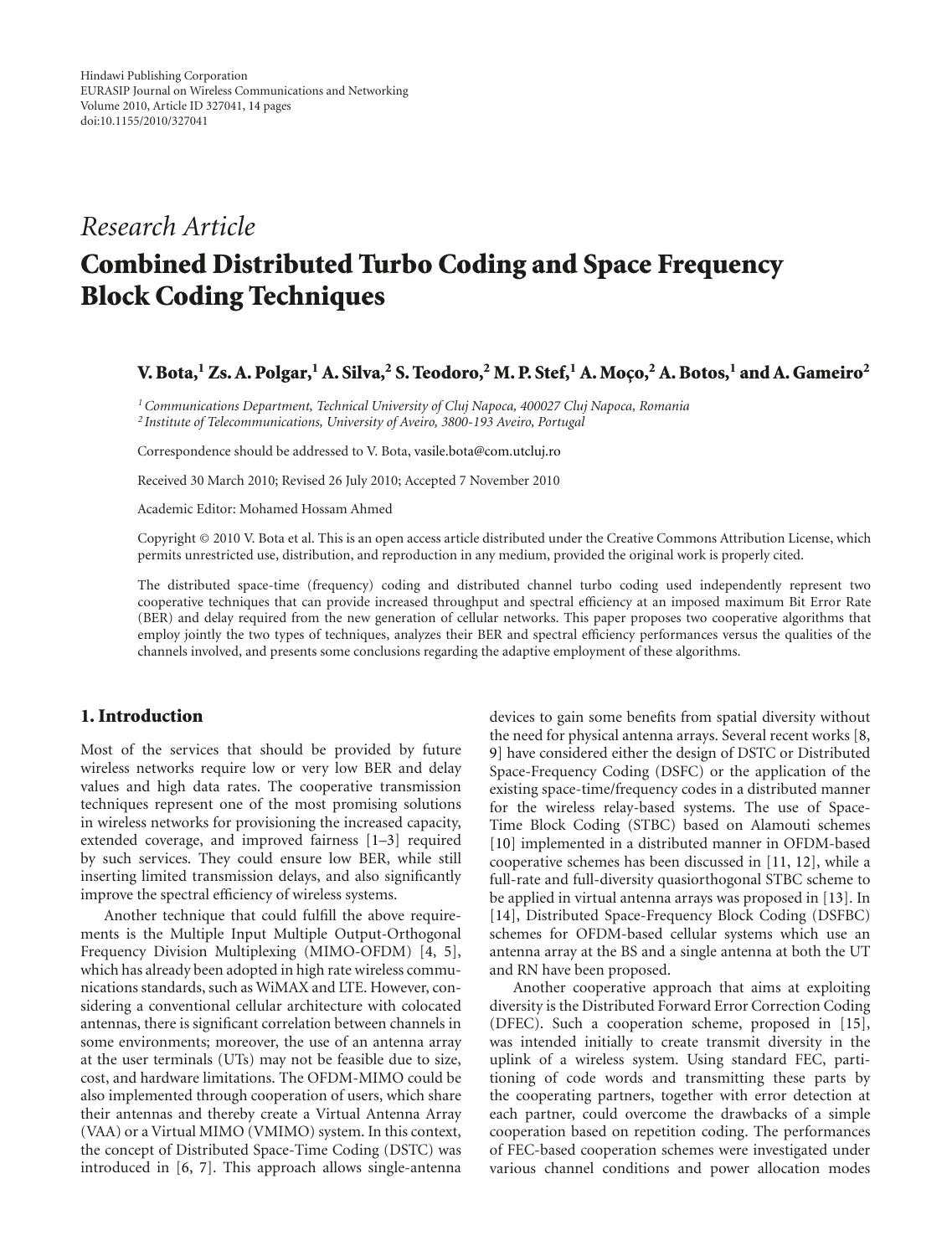in [\[16,](#page-12-15) [17](#page-12-16)], while some algorithms are provided in [\[18](#page-12-17)] and throughput maximization methods are provided in [\[19\]](#page-12-18). Niu and Lu [\[20\]](#page-12-19) have combined the OFDM flexible subcarrier allocation with distributed coding, extending the cooperative communication strategy from the time domain to the time-frequency domain, by incorporating the Orthogonal Frequency-Division Multiple Access (OFDMA) concept. Practical distributed coding protocols that use Rate-Compatible Punctured Convolutional Codes (RCPCC) were proposed and investigated in [\[21\]](#page-12-20). This approach ensures high performances both for Amplify & Forward (AF) and Decode & Forward (DF) relaying schemes, while maintaining a low complexity.

One step further is the joint use of cooperative techniques, such as DST(F)BC or DFEC, with Network Coding (NC), which combines the advantages provided by each of the involved techniques and diminishes their shortcomings. Recent papers, such as [\[22](#page-12-21)[–25\]](#page-12-22), propose various versions of combining these techniques which provide results that are more than promising. Nevertheless, the employment of NCbased techniques involves more elaborate cluster-selection techniques which seem to be difficult to implement in the present mobile cellular systems.

Therefore, this paper proposes two cooperation algorithms, serving one UT, that employ in a joint manner the distributed space frequency coding and distributed FEC, analyzes their performances and compares these performances with those of DSFC and DFEC cooperation algorithms used independently. The paper is structured as follows: [Section 2](#page-1-0) explains briefly the motivation of this study, while [Section 3](#page-1-1) presents the cooperation protocol and topologies used and briefly arguments their selection. [Section 4](#page-2-0) describes the DSFC and DFEC cooperative algorithms and the proposed combined DSFC+DFEC cooperation algorithms, while [Section 5](#page-6-0) briefly discusses the evaluation of their spectral efficiency. [Section 6](#page-6-1) describes the performance metrics employed and the test scenarios used for performance evaluation; it presents the simulation results obtained and analyzes these results. Finally, [Section 7](#page-10-0) presents some conclusions regarding the selection of the cooperative algorithm according to the given topology, scenario, and type of service that has to be provided.

#### <span id="page-1-0"></span>**2. Motivation and Objectives**

The performances of the cooperative algorithms, BER, Bloc Error Rate (BLER), and spectral efficiency, are strongly affected by the combining method of the signals received on the source—destination and on the relay (relays)—destination links. Two main categories of messagecombining methods could be used:

- (i) symbol-level combining, which is specific to spacetime/space-frequency coding and to maximum ratio combining. These message combining techniques provide diversity gain,
- (ii) bit-level combining, that is, bit-LLRs addition and/or concatenation, which is characteristic to distributed

FEC. These message combining techniques provide less diversity gain, but they provide coding gain.

These combining methods exhibit different degrees of flexibility, when employed in different cooperative transmission scenarios. Symbol-level combining requires the same constellation on each transmission link, regardless of the significantly different qualities of the channels employed by each cooperation phase. Bit-level combining has a greater flexibility, allowing the use of different constellations on different transmission links, according to each channel state, fact that has significant impact upon the spectral efficiency.

The joint use of the two types of message combining could ensure both improved BER and flexibility, thus providing greater spectral efficiency. One way to achieve this mix of message combining in cooperative networks would be to employ in a joint manner distributed FEC and distributed diversity techniques, thus providing both coding and diversity gains.

The main objective of the paper is to analyze the performances of some particular cooperation algorithms combining DSFC and DFEC within a topology containing a virtual MIMO scheme that uses the antennae of one or two relay nodes (RNs), to compare their BER and spectral efficiency performances to those of cooperation schemes using independently either the DSFC or DFEC techniques, and to identify scenarios within which these combined distributed coding schemes provide greater spectral efficiencies at an imposed BER. The applicability of these algorithms to several types of services, according to the BER and spectral efficiency requirements, will also be briefly considered.

#### <span id="page-1-1"></span>**3. Cooperation Protocol and Topologies**

This paper considers a test topology, with single-antenna equipments, where two dedicated relay nodes  $(RN_1, RN_2)$ , fixed or nomadic, assist the communication between the Base Station (BS) and the UT. The access scheme is OFDMA, the constellations used are QPSK, 16, and 64 QAM and all point-to-point transmissions are Single Input Single Output (SISO) ones.

The cooperative algorithms studied employ the classical two-phase cooperation protocol, which are supposed to occur successively in time, but might not use the same signal constellation.

- (1) In the "broadcast phase", the source node (BS or UT) sends its message to the RN and to the destination node (UT or BS, resp.). The content of the broadcast message is specific to the cooperation algorithm employed.
- (2) In the "relaying phase", the RNs decode the received message, perform the processing specific to the cooperation algorithm employed and send their messages to destination (UT or BS).

The destination jointly decodes the information received from the RNs or both from the source and RNs, according to the cooperation algorithm.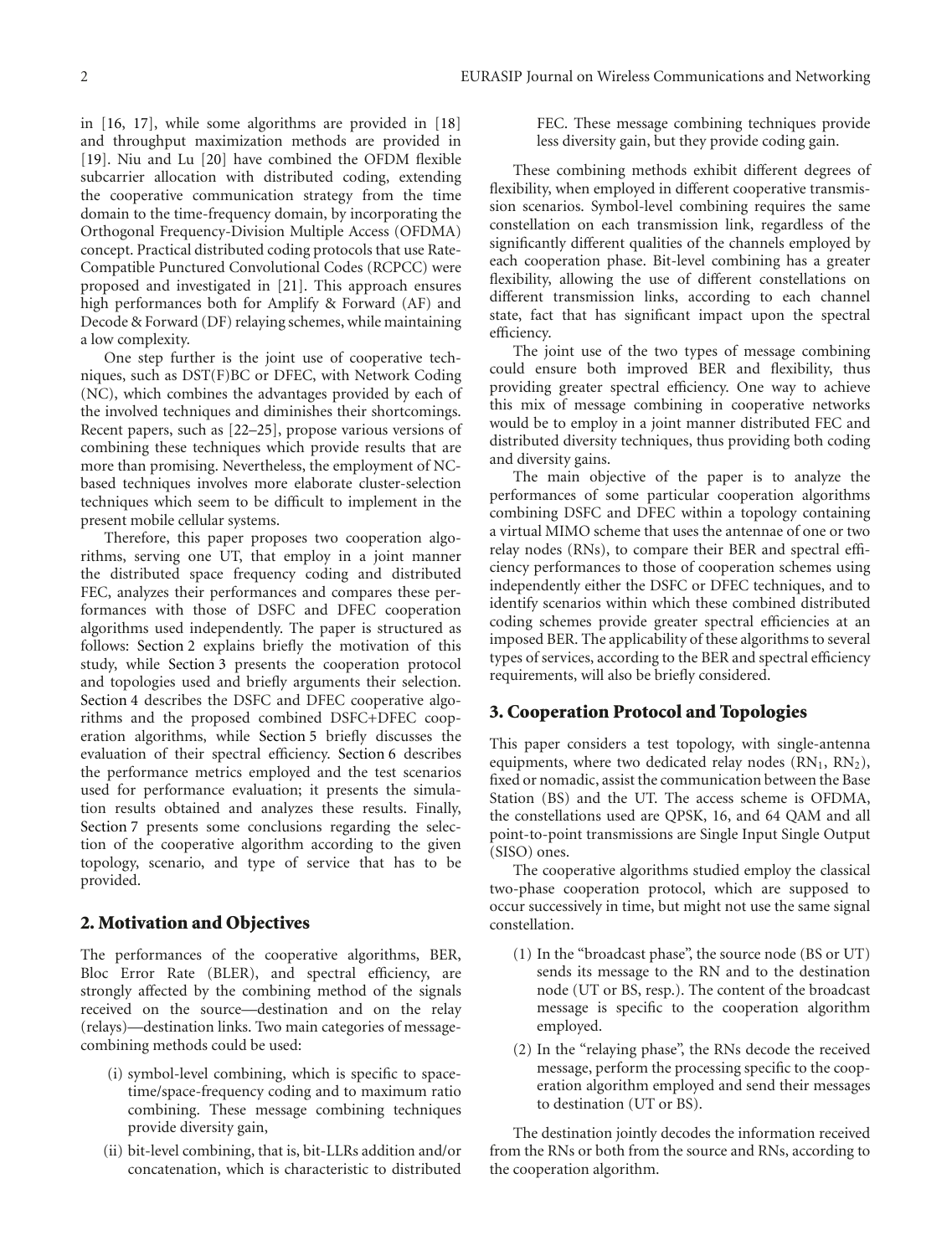

<span id="page-2-1"></span>Figure 1: Topologies for DSFC-based cooperation algorithms: with two RNs (solid line); with one RN (dashed line).

The two phases of the cooperation protocol applied to this topology are illustrated in [Figure 1](#page-2-1) for the downlink (DL) connection; that is, the broadcast message is transmitted to the RNs and UT, while the relay message, which depends on the DFEC algorithm employed, is transmitted jointly by the two RNs using a cooperative diversity scheme, like DSTC or DSFC. The message sent during the broadcast phase might be employed or not by the destination's receiver.

Since the number of RNs is limited by relay assignment, resource allocation and signaling issues, the test topology can be simplified by imposing the source to act as one of the RNs and transmit both during the broadcast phase, as source, and during the relaying phase, as one of the RNs, as shown in [Figure 1.](#page-2-1)

The asymmetrical two-RN topology, with different *Eb/N*<sup>0</sup> ratios received from the two RNs, could be transformed into a symmetrical topology for easier analysis and simulation, by considering an equivalent *Eb/N*<sup>0</sup> value that is received from each RN on the RN-destination links, as shown in [Figure 2.](#page-3-0)

#### <span id="page-2-0"></span>**4. Cooperative Distributed Coding Algorithms**

This section gives a short overview of the cooperation algorithms employing Alamouti-based DSFC and Turbo Coding (TC)-based DFEC techniques and describes the proposed combined DSFC-DFEC cooperation algorithms.

<span id="page-2-2"></span>*4.1. Distributed Space-Frequency Coding (DSFC).* The topology with two RNs contains five links; namely, the direct

BS-UT link, defined by the  $h_{bu}$  channel, the BS-RN<sub>i</sub> links  $(i = 1, 2)$ , defined by the  $h_{b r_i}(i = 1, 2)$  channels, and the RN<sub>i</sub>-UT links, defined by channels  $h_{r_iu}(i = 1, 2)$ , as shown in [Figure 1.](#page-2-1) Within the topology with one RN, the  $BS-RN<sub>2</sub>$ link is an ideal one, while the  $RN_2$ -UT link is represented by another realization of the *hbu* channel.

The operations performed by this DSFC algorithm during cooperation are briefly described below.

- (1) In the broadcast phase, the source node transmits the coded block  $(N_i$  information bits and  $N_c$  check bits) towards the RNs and destination, using a modulation adapted to the channels involved.
- (2) In the relaying phase, the RNs decode and reencode the message with the same FEC code, apply a DSFC-Alamouti scheme [\[10](#page-12-9)] and transmit their perfectly synchronized messages on the RN*i*-destination channels using the same signal constellation (not necessarily the same as in the first phase).
- (3) At the destination end, the DSFC-decoded symbols and the ones received from the source during the broadcast phase are MRC-combined to provide the symbols that are fed to the FEC decoder. Because this algorithm uses at destination signals received both from RNs and the source, it will be denoted as the composed DSFC, c-DSFC*.* Since the messages received during the cooperation phases are combined at QAM-symbol level, all links should use the same modulation.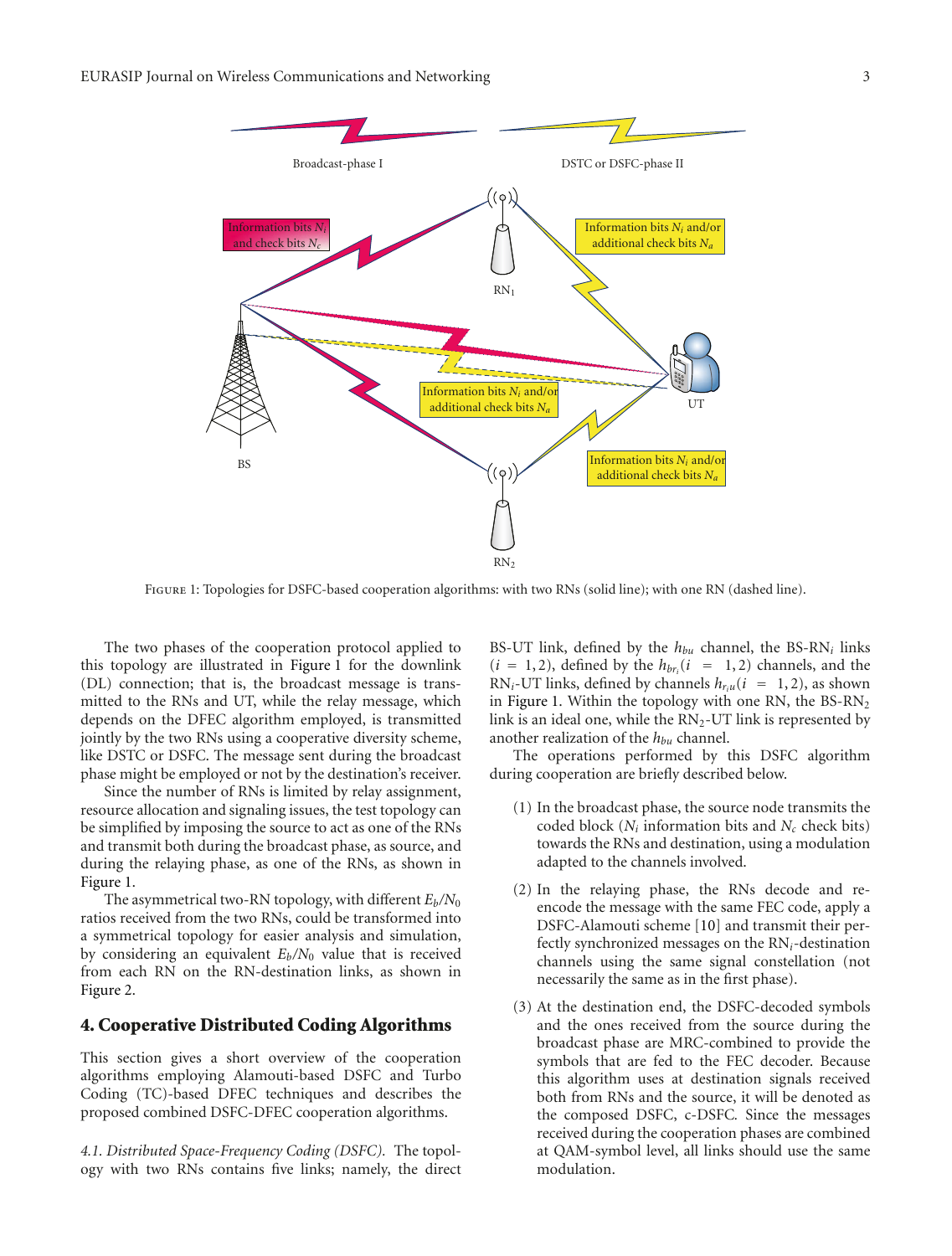

<span id="page-3-0"></span>Figure 2: Nonsymmetrical (left) and symmetrical (right) DSFC topologies with two RNs.

To point out the effects of the direct link transmission upon the performance of the DSFC scheme, an alternative version, called simple DSFC (s-DSFC), which does not use the direct link at the receiver's end, is also considered. Hence, different signal constellations might be used during the two cooperation phases.

In the subsequent sections, we consider that all channels involved are complex flat Rayleigh-faded channels, and the noise samples have zero-mean and variance equaling  $\sigma_u^2$ . We also consider that the OFDM subcarrier separation is significantly lower than the channel's coherence bandwidth, and so, the fading over two adjacent subcarriers can be considered flat.

Considering the c-DSFC algorithm, the instantaneous SNR on subcarrier *p* obtained after the MRC-combining performed at destination between the symbols received on the direct link and those provided by the Alamouti decoding of the DSFC signals on the RN*i*-destination links is [\[14](#page-12-13), [26\]](#page-13-0)

$$
SNR^{p} = \frac{(1/2)\left(\left|h_{r_{1}u}^{p}\right|^{2} + \left|h_{r_{2}u}^{p}\right|^{2}\right) + \left|h_{bu}^{p}(b)\right|^{2}}{\sigma_{u}^{2}}, \quad (1)
$$

where  $h_{bu}^{p}(b)$  represents the complex coefficient of the flat Rayleigh faded BS-UT channel, during the broadcast phase, for the *p*th subcarrier with an average power  $E\{|h_{bu}^p(b)|^2\} =$  $\delta^2_{ub}(b)$ ,  $h^p_{r_i,u}$  denotes the RN<sub>i</sub>-UT channel during relaying phase, for the *p*th subcarrier with an average power of  $E\{|h_{r_iu}^p|^2\} = \delta_{r_i,u}^2$ , in the assumption that the fading over two adjacent subcarriers can be considered flat; that is, *h<sup>p</sup> riu* is equal to  $h_{r_i,u}^{p+1}$ . We also assume that the noise variance of the signals received at the UT during the two phases to be equal, that is,  $\sigma_u^2(b) = \sigma_u^2(r) = \sigma_u^2$ .

If the topology with one RN is considered, see [Figure 1,](#page-2-1) then the BS acts as the second RN (in the DL), and therefore, in relation [\(1\)](#page-3-1),  $h_{r_2u}^p$  should be replaced by  $h_{bu}^p(r)$ , the complex flat Rayleigh BS-UT channel's realization for the *p*th subcarrier during the relaying phase.

If the direct link is not used in the decoding process at the receiving end (the s-DSFC algorithm) the instantaneous SNR on subcarrier  $p$  is expressed in a similar manner by  $(2)$  [\[14,](#page-12-13) [26\]](#page-13-0) and is smaller that the one ensured by the c-DSFC algorithm, see[\(1\)](#page-3-1)

<span id="page-3-2"></span>
$$
SNR^{p} = \frac{(1/2)\left(\left|h_{r_{1}u}^{p}\right|^{2} + \left|h_{r_{2}u}^{p}\right|^{2}\right)}{\sigma_{u}^{2}}.
$$
 (2)

If the channels are correctly equalized, we may assume that the LLRs of all bits of the FEC codeword are extracted from the same equivalent channel, with SNRs expressed by [\(1\)](#page-3-1) for the algorithm which employ the source-destination link, respectively, by [\(2\)](#page-3-2) for topologies which do not employ this link.

*4.2. Distributed FEC Cooperation Algorithms.* Distributed FEC algorithms use the classical two-phase cooperation protocol [\[16](#page-12-15), [17\]](#page-12-16), applied within a topology with one RN, for example,  $RN<sub>1</sub>$ , which is particularized in [Figure 3.](#page-5-0) Most of distributed FEC algorithms use the same encoder both at source and at RN, some of them employing different puncturing patterns for the two transmissions. Usually, Convolutional Turbo Codes (CTCs) or Low Density Parity Check (LDPC) codes are employed to implement the distributed FEC.

<span id="page-3-3"></span><span id="page-3-1"></span>*4.2.1. Distributed FEC with Incremental Redundancy.* The Incremental Redundancy DFEC (IR-DFEC) algorithm that uses CTCs is briefly described below and represented in [Figure 3.](#page-5-0)

*(i) Broadcast Phase.* The UT (or the BS) encodes the *Ni* information bits using a CTC code with a coding rate *Rm* (the mother code rate). The resulted check bits are appropriately punctured according to a rate matching algorithm [\[27](#page-13-1)], to obtain a desired coding rate *Rc*. The resulted coded blocks of length  $N_i + N_c = N_i/R_c$  are then sent by the source (UT or BS) over the source-destination and source-RN links.

*(ii) Relaying Phase.* The RN decodes the received block, using a turbo decoder, and it re-encodes these bits using the same CTC encoder. Then, it selects a number of additional check bits  $N_a = N_i(1/R_a - 1)$ , by using a different puncturing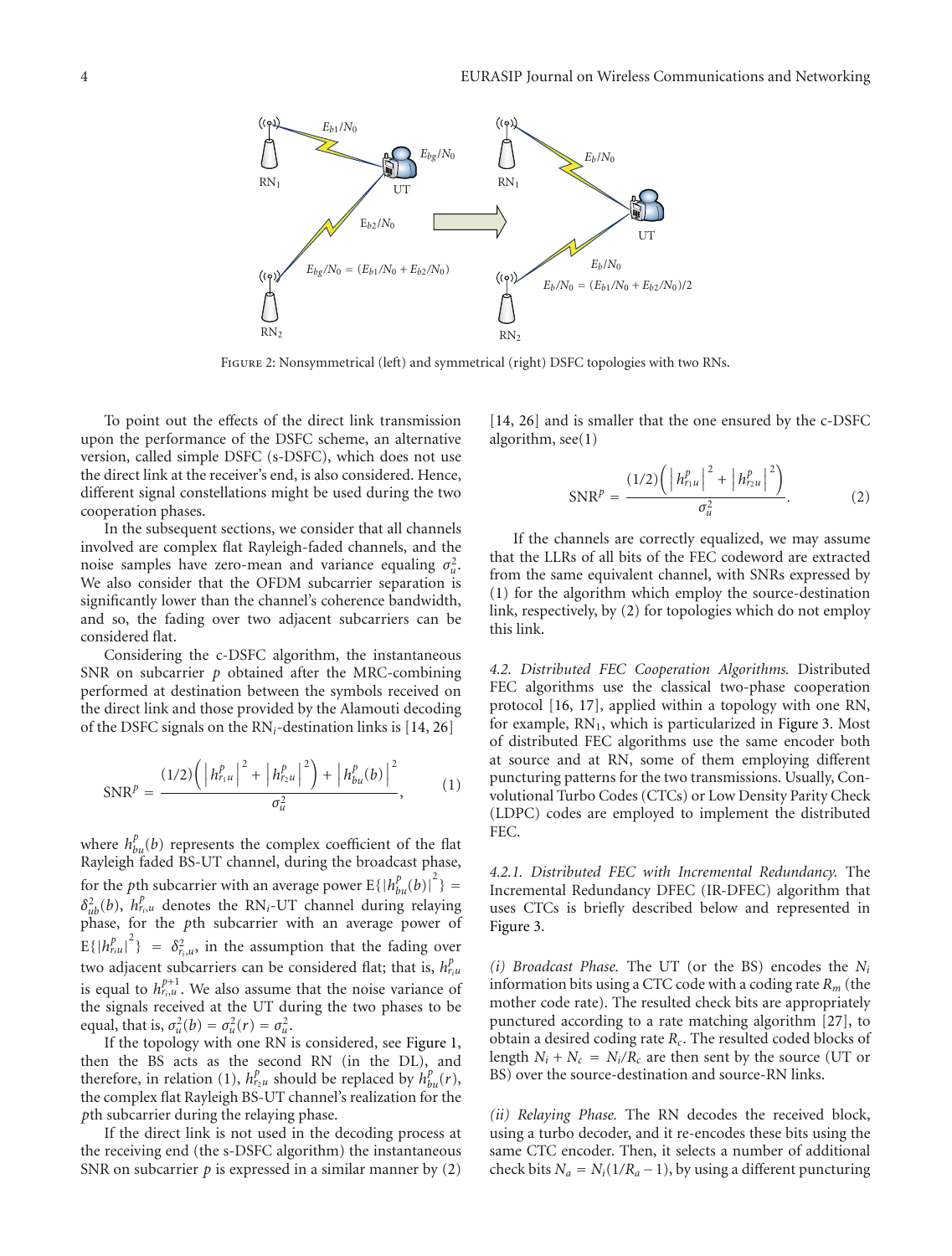pattern corresponding to a coding rate *Ra*, and these bits are transmitted over the RN-destination link. The two coding rates  $R_a$  and  $R_c$  are chosen so that the global coding rate,  $R_g$ , which is expressed by [\(3\)](#page-4-0), would equal the rate of the mother code

$$
R_g = \frac{N_i}{N_i + N_c + N_a} = \frac{R_a \cdot R_c}{R_a + R_c - R_a \cdot R_c} = R_m.
$$
 (3)

*(iii) Decoding.* At destination, before turbodecoding, the blocks received both from source and RN are assembled and completed according to the employed puncturing rules. The  $N_i$  information and the  $N_c$  check bits generated by the source are received at smaller equivalent SNR values,  $\text{SNR}_d^p$ , than the  $N_a$  check bits generated by the relay,  $SNR_r^p$ , as shown by [\(4\)](#page-4-1), fact that represents the main disadvantage of IR-DFEC

$$
\text{SNR}_{d}^{p} = \frac{\left|h_{bu}^{p}(b)\right|^{2}}{\sigma_{u}^{2}} < \frac{\left|h_{r_{1},u}^{p}\right|^{2}}{\sigma_{u}^{2}} = \text{SNR}_{r}^{p}.\tag{4}
$$

The advantage of the IR-DFEC scheme consists of the relatively small amount of time-frequency resources required by the relaying phase, which increase the spectral efficiency, and the possibility to build distributed Hybrid Automatic Repeat Request (H-ARQ) schemes based on this cooperation scheme.

<span id="page-4-4"></span>*4.2.2. Hybrid Distributed FEC with Incremental Redundancy.* The effects of small SNRs on the direct link might be overcome by a Hybrid IR-DFEC (HIR-DFEC) algorithm based both on repetition and incremental redundancy encoding. The HIR-DFEC algorithm is similar to the IR-DFEC one, see [Figure 3,](#page-5-0) but in the relaying phase the RN sends, besides the *Na* check bits, the decoded information bits *Ni*. The coding rate obtained in the relaying phase is  $R_a = N_i/(N_i + N_a)$ .

The decoding performed at the destination node is schematically represented in [Figure 4.](#page-5-1) The destination node combines the LLRs corresponding to the information bits received over the direct and relay links, then it reorders the check bits received on the two links and concatenates them in order to restore the LLR-flow of the complete  $R_g$ -rate codeword, which is fed into the turbo decoder.

The global coding rate  $R_g$  is the same as the one of the IR-DFEC algorithm, [\(3\)](#page-4-0), but this algorithm involves the transmission of two sets of  $N_i$  information bits, and therefore, in the computation of the payload bit rate and spectral efficiency, a transmission rate,  $R_t$ , given by  $(5)$ should be considered

$$
R_t = \frac{N_i}{2 \cdot N_i + N_c + N_a} = \frac{R_c \cdot R_a}{R_c + R_a}.\tag{5}
$$

The spectral efficiency of this algorithm is smaller, but the  $N_i$  information bits are better protected, since they are transmitted both on the direct and on the relay links, and therefore, they are received under an equivalent SNR, SNR*<sup>p</sup> ,*

expressed by [\(6\)](#page-4-3), which is greater than the one ensured by the IR-DFEC for these bits. As for the  $N_c$  and  $N_a$  check bits, they are received on similar conditions as in the IR-DFEC algorithm

<span id="page-4-3"></span>
$$
\text{SNR}^{p} = \frac{\left|h_{r_{1},u}^{p}\right|^{2} + \left|h_{bu}^{p}(b)\right|^{2}}{\sigma_{u}^{2}} > \frac{\left|h_{bu}^{p}(b)\right|^{2}}{\sigma_{u}^{2}} = \text{SNR}_{d}^{p}.\quad(6)
$$

<span id="page-4-0"></span>*4.2.3. Combined DSFC+DFEC Cooperation Algorithms.* Distributed turbo coding algorithms (IR-DFEC or HIR-DFEC) are able to provide increased spectral efficiency, system flexibility but also significant coding gains if the source-RN and RN-destination links have good qualities. These conditions cannot be ensured only by positioning the relay, while the employment of powerful channel codes decreases the spectral efficiency and increases the complexity.

<span id="page-4-1"></span>The quality of the transmission between the RN and destination can be significantly improved by using one or two RNs to implement a DSFC (or DSTC) algorithm, due to the diversity provided on the uncorrelated RN*i*-destination links. In the same time, a small BER could be ensured in the broadcast phase by placing the RNs closer to the source. Therefore, the combined use of DFEC and DSFC algorithms could provide improved performances and allow the use of simplified relay selection algorithms.

The combined s-DSFC+DFEC algorithms proposed are schematically represented in [Figure 1](#page-2-1) for the DL connection in the particular case when only 2 relays are used to implement the s-DSFC in the relaying phase. A brief description of the operations performed is presented below.

- (i) *Broadcast phase.* The source (BS) broadcasts the *Ni* information bits encoded with a CTC of rate *Rc* (*Nc* check bits) over the BS-UT and BS-RN*<sup>i</sup>* links.
- (ii) *Relaying phase.* The RNs performs the DFEC decoding, followed by the HIR-DFEC or IR-DFEC encoding. Then, the two RNs perform the DSFC encoding, that is, Alamouti scheme, described in [Section 4.1,](#page-2-2) using the same QAM constellation, which might be different from the one employed during the broadcast phase.
- <span id="page-4-2"></span>(iii) *Decoding at destination.* The destination performs the following operations:
	- (1) demodulates and extracts the LLRs of the  $N_i$  + *Nc* bits transmitted during the broadcast phase,
	- (2) extracts the symbols transmitted during relay phase by SFC-decoding and extracts the LLRs of the  $N_i + N_a$  (for HIR-DFEC) or  $N_a$  (for IR-FEC) received bits; note that the message received on the direct link, during the broadcast phase, is not used in this operation,
	- (3) combines the LLRs of the *Ni* bits received on both broadcast and relay phase (only for HIR-DFEC),
	- (4) reorders the LLRs of the received bits and performs the DFEC decoding.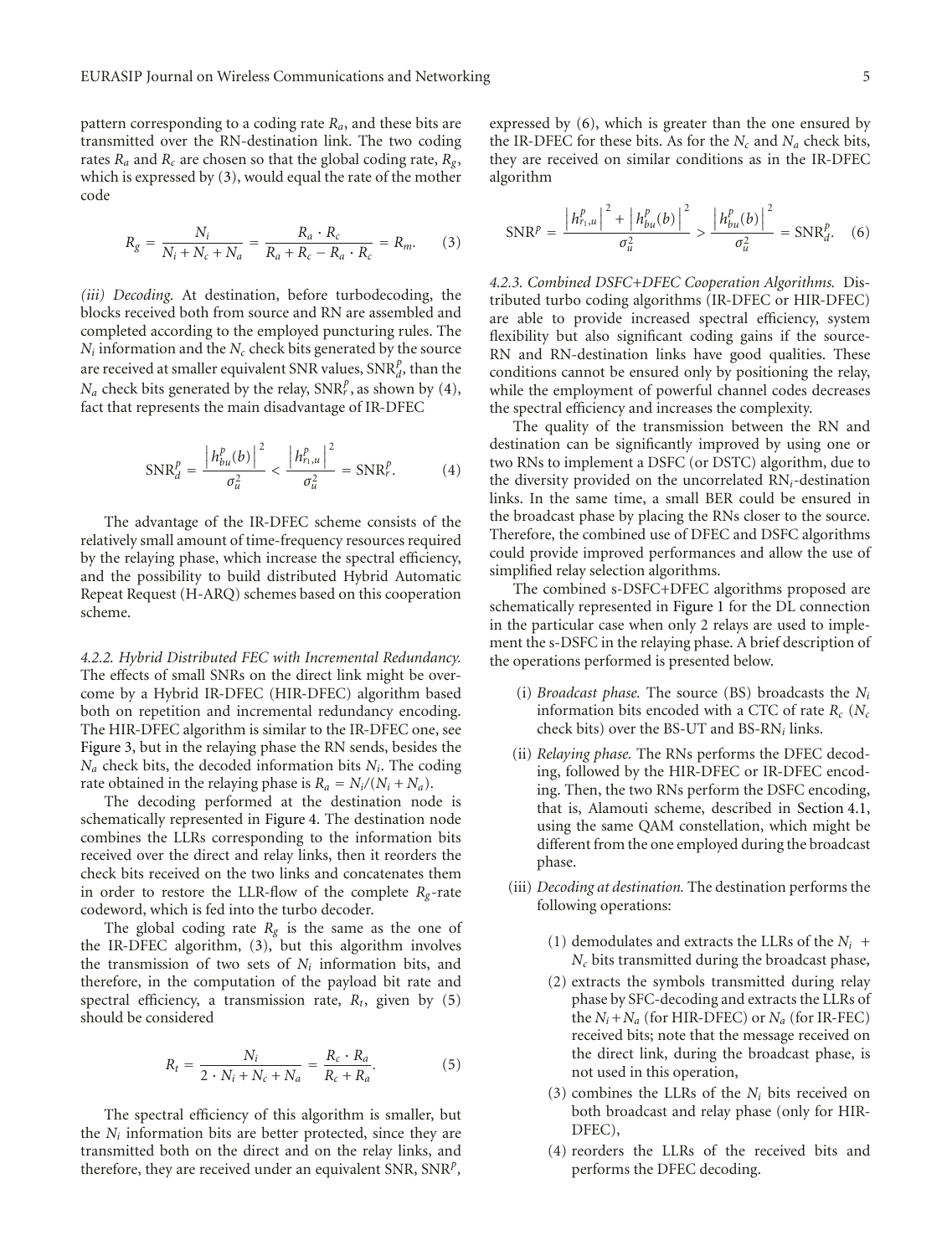

<span id="page-5-0"></span>Figure 3: Block diagram of IR-DFEC algorithm that employs CTCs.



<span id="page-5-1"></span>Figure 4: Hybrid-distributed turbo coding. Processing performed at destination.

*4.3. Some Considerations Regarding the Effects of the Errors on the Source-Relays Links.* The qualities of the sourcerelay links have a significant effect upon the global BER provided by the cooperative algorithms. In order to evaluate their effects upon the BER performance of the proposed algorithms, we assume that if the block received by the one of the RNs is decoded with errors, the RN re-encodes the decoded bits and apply the corresponding cooperation algorithm. Another option would be to make the RN stop transmitting any message and to signalize this fact to destination. But this second approach would require additional signaling and adaptive use of the cooperation algorithm at destination.

Denoting by  $PER_x$  the block error probability at destination provided by the algorithm *x,* if the messages transmitted by RNs are correct, and by PER*<sup>S</sup>*−*R*<sup>1</sup> and PER*<sup>S</sup>*−*R*<sup>2</sup> the block error probabilities after the RN*<sup>i</sup>* decoding, the global block error probability of the whole cooperative algorithm, PER*gx*, can be expressed using the probability of a correct decoding at destination  $P_{cgx}$ , by

<span id="page-5-2"></span>
$$
P_{cgx} = (1 - PER_x) \cdot (1 - PER_{S-R1}) \cdot (1 - PER_{S-R2})
$$
  
\n
$$
\approx (1 - PER_x) \cdot (1 - PER_{S-R1} - PER_{S-R2}) \implies
$$
  
\n
$$
PER_{gx} = PER_x + PER_{S-R1} + PER_{S-R2}
$$
  
\n
$$
- PER_x \cdot (PER_{S-R1} + PER_{S-R2}).
$$
  
\n(7)

The values of PER*<sup>S</sup>*−*R*1,2 and BER*<sup>S</sup>*−*R*1,2 differ for the two ways of transmission. For the DL connection, due to the higher BS antenna and to the possibility to employ RNs that have Line Of Sight (LOS) channels to the BS, the two PER*<sup>S</sup>*−*R*<sup>i</sup>*,* and the corresponding BER*<sup>S</sup>*−*R*<sup>i</sup>*,* can be considered negligible and the global PER is established by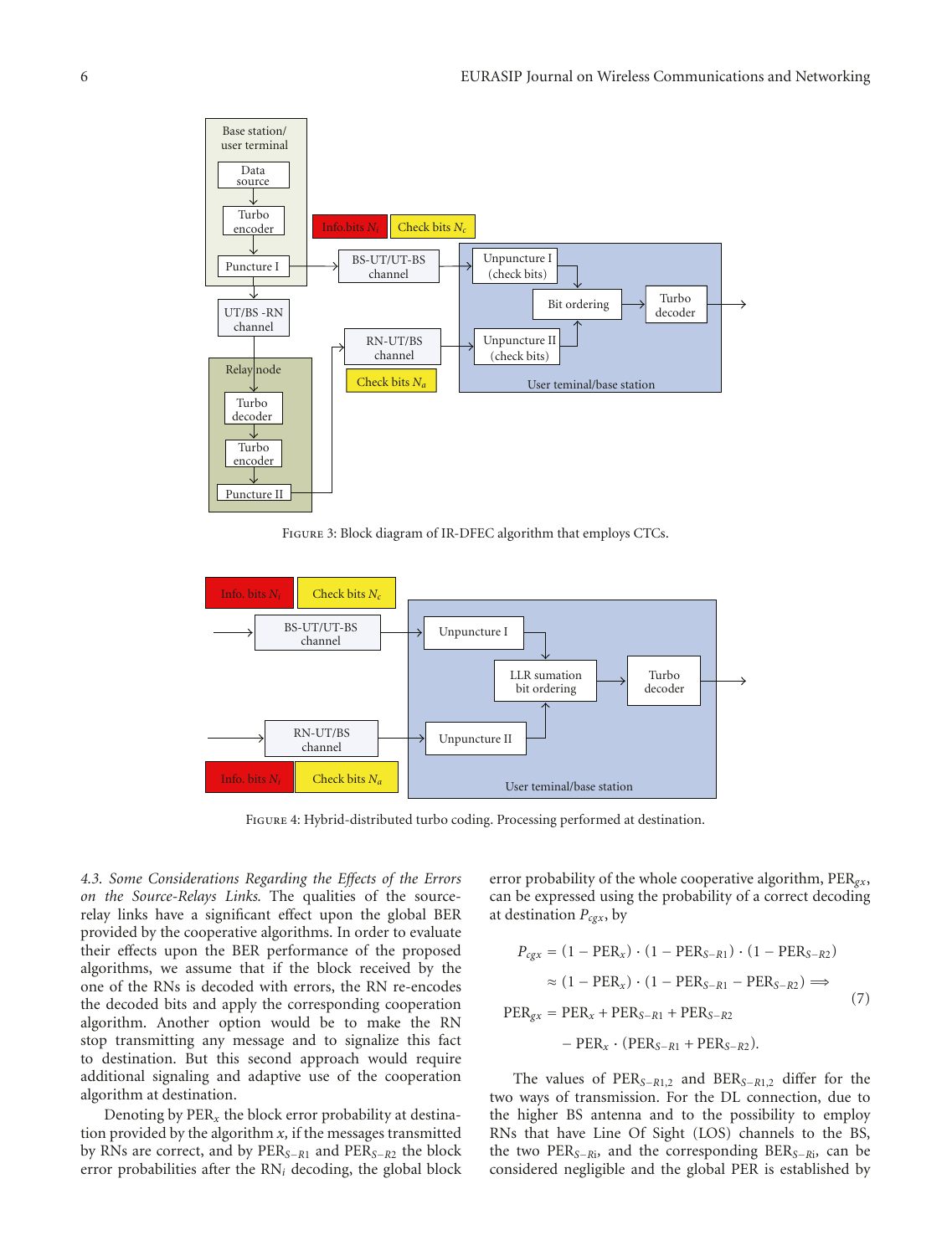the  $PER<sub>x</sub>$  provided by the cooperative algorithm  $x$  at the UT. For the UL connection, the error probabilities of the UT-RN*<sup>i</sup>* links cannot be neglected and the global PER*gx* and BER*gx* are dictated by both the cooperative decoding in the BS (destination), that is, PER*gx* and BER*x*, and by the error probabilities of the UT-RN*<sup>i</sup>* links, that is, PER*S*−*R*<sup>i</sup> and BER*S*−*<sup>R</sup>*i. Therefore, the BER*gx* and PER*gx* are expected to be greater on the UL than on the DL connection, in such a topology.

# <span id="page-6-0"></span>**5. Computation of the Spectral Efficiency Provided by the Proposed Algorithms**

The spectral efficiency is one of the main criteria used to select the appropriate cooperative transmission algorithm. The spectral efficiency  $B_x$  provided by the cooperative algorithm  $x$  is expressed by  $(8)$  in terms of the nominal bit rate *Dn*−*<sup>x</sup>*, bit error probability BER*x*, which define the throughput Θ*x*, and the employed bandwidth *Bx*

$$
\beta_x = \frac{D_{n-x}}{B_x} \cdot \left(1 - \text{BER}_x \left(\frac{E_b}{N_0}\right)\right) = \frac{\Theta_x}{B_x}.\tag{8}
$$

The nominal bit rate and the bandwidth are dependent on the cooperation algorithm's structure and the parameters of the transmission scheme. The bit error probability is expressed in terms of an equivalent  $E_b/N_0$  at the decoder's input, which includes the values of the  $E_b/N_0$  on the sourcedestination and RN-destination channels. This equivalent  $E_b/N_0$  depends on the cooperation algorithm and on the combining method employed.

*5.1. Spectral Efficiency of the IR-DFEC Algorithm.* We consider that during the broadcast phase the number of bits/QAM symbol is  $n_d$ , while during the relaying phase it is  $n_r$ . Then, the number  $N_{sQ}$  of QAM symbols required to transmit the messages during the two cooperation phases is computed using the considerations of [Section 4.2.1](#page-3-3) and is expressed by

$$
N_{sQ} = \frac{N_i}{R_c \cdot n_d} + \frac{N_i \cdot (1 - R_a)}{R_a \cdot n_r}; \implies
$$
  

$$
N_{sQ} = \frac{N_i}{R_c \cdot n_d} \cdot \left(1 + \frac{n_d}{n_r} \cdot (1 - R_c)\right) \quad \text{for } R_c = R_a.
$$
 (9)

We assume that the *NsQ* symbols are transmitted in an OFDM system that has *S* subcarriers and *E* OFDM-symbol periods per resource allocation unit, with an *fs* separation frequency between subcarriers and a guard interval of *g*% of the symbol period. Considering further that the nominal bit rate is obtained by dividing the number of information bits *Ni* to the time required to transmit all coded bits and that the bandwidth occupied equals  $B = f_s \cdot S$  the spectral efficiency provided by this algorithm is given by, as shown in [\[28](#page-13-2)]

$$
\beta_{\text{IR-DFEC}} = \frac{n_d \cdot R_c}{(1+g) \cdot (1 + (n_d/n_r) \cdot (1 - R_c))}
$$

$$
\cdot \left(1 - \text{BER}_{\text{IR-DFEC}}\left(\frac{E_b}{N_0}\right)\right). \tag{10}
$$

The  $(1 + n_d/n_r)$  factor expresses the fact that during the two phases different QAM constellations are used, while (1 − *Rc*) indicates that in the relaying phase only a fraction of the first message's length is transmitted.

*5.2. Spectral Efficiency of the HIR-DFEC Algorithm.* Assuming again that during the broadcast phase, the number of bits/QAM symbol is  $n_d$ , and during the relaying phase, it is *nr*, and using the considerations of [Section 4.2.2,](#page-4-4) the number *NsQ* of QAM symbols required transmitting the messages during the two cooperation phases equals

$$
N_{sQ} = \frac{N_i}{R_c \cdot n_d} + \frac{N_i}{R_a \cdot n_r}; \Longrightarrow N_{sQ}
$$
  
= 
$$
\frac{N_i}{R_c \cdot n_d} \cdot \left(1 + \frac{n_d}{n_r}\right) \quad \text{for } R_c = R_a.
$$
 (11)

Then, using a similar reasoning as above, the spectral efficiency of the transmission that employs HIR-DFEC is expressed by

<span id="page-6-3"></span><span id="page-6-2"></span>
$$
\beta_{\text{HIR-DFEC}} = \frac{n_d \cdot R_c}{(1+g) \cdot (1 + n_d/n_r)} \cdot \left(1 - \text{BER}_{\text{HIR-DFEC}} \left(\frac{E_b}{N_0}\right)\right). \tag{12}
$$

The nominal spectral efficiency of the IR-DFEC is greater than the one of HIR-DFEC due to the smaller number of additional bits transmitted during the relaying phase. Nevertheless, the spectral efficiency is also influenced by BER, which should be smaller for the HIR-DFEC.

*5.3. Spectral Efficiency of the DSFC Algorithms.* The spectral efficiency of the s-DSFC algorithm could be derived by using the same reasoning as for the HIR-DFEC algorithm. The spectral efficiency  $\beta_{s\text{-DSPC}}$  has expressions similar to [\(12\)](#page-6-3), in which the bit error rate should be the one provided by this algorithm, that is, BERs−DSFC.

For the c-DSFC algorithm, since the combining is performed at QAM symbol-level, the two phases of cooperation should employ the same number  $n_d$  of bits/QAM symbol. The spectral efficiency *βc*-DSFC of this algorithm can be computed using  $(13)$ , where  $R_c$  denotes the coding rate of the FEC used

<span id="page-6-4"></span>
$$
\beta_{c\text{-DSFC}} = \frac{n_d \cdot R_c}{(1+g) \cdot 2} \cdot \left(1 - \text{BER}_{\text{DSFC}}\left(\frac{E_b}{N_0}\right)\right). \tag{13}
$$

*5.4. Spectral Efficiency of the Combined DSFC+DFEC Algorithms.* Since the two combined DSFC-DFEC algorithms are obtained superimposing the s-DSFC over the IR-DFEC or HIR-DFEC algorithms, their spectral efficiencies should be computed using [\(10\)](#page-6-5) for DSFC+IR-DFEC and [\(12\)](#page-6-3) for the DSFC+HIR-DFEC. In these relations, the BER used should be the one provided by the respective combined algorithm.

# <span id="page-6-1"></span>**6. Performance Evaluation of the DSFC and DFEC Cooperation Algorithms**

<span id="page-6-5"></span>This section presents a comparative performance evaluation of the coded cooperative algorithms described in the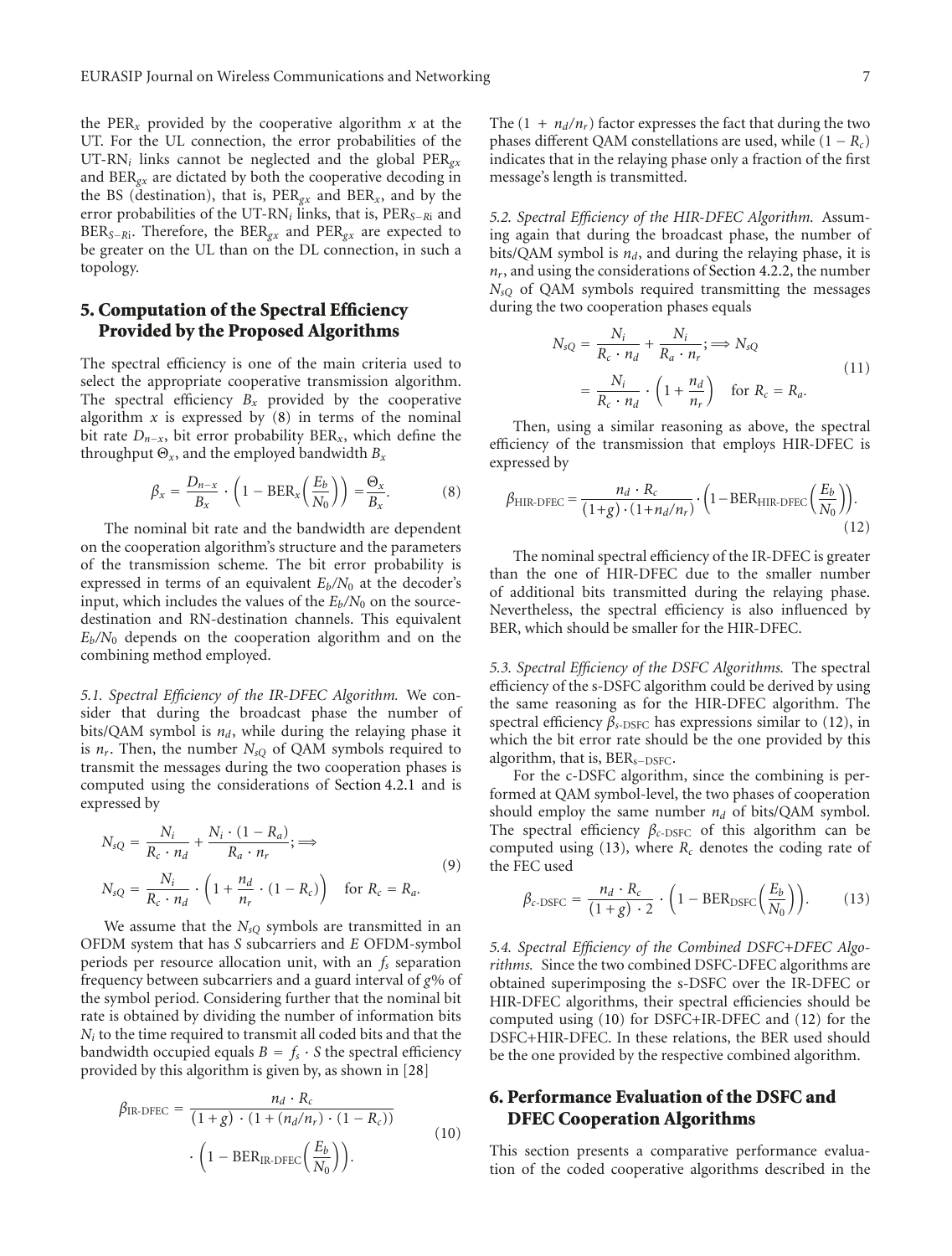previous section. The performances are evaluated in the assumption that the RNs are perfectly synchronized and that perfect Channel State Information (CSI) is available in all network nodes.

*6.1. Performance Metrics and Simulation Scenarios.* The performance metrics employed are the BER and the spectral efficiency. The global BER of the studied algorithms is obtained by computer simulations, while the spectral efficiency is obtained by computation using the relations presented in [Section 5.](#page-6-0) Both performance metrics provided by each algorithm are evaluated in terms of  $E_b/N_0$  of the direct BS-UT link, while the *Eb/N*<sup>0</sup> of the other links are equal to, or greater with a constant value than the current value of  $E_b/N_0$  of the direct link.

The channel model employed on all links is briefly summarized below:

- (i) propagation loss with a path loss exponent of 2,
- (ii) multipath propagation power delay profile: ITU-T pedestrian B,
- (iii) quasistatic Rayleigh small scale fading,
- (iv) the additive noise is complex Gaussian noise with zero mean value (AWGN).

The broadcast phase uses QPSK, while the relaying phase uses either QPSK or 16 QAM or 64 QAM. The channel codes employed by the DFEC algorithms are obtained by puncturing a mother turbo code of rate  $R_m = 1/3$  defined in  $[27]$  $[27]$ , generated by the feedback polynomial  $13<sub>8</sub>$  and the feedforward polynomial 158. For the c-DSFC algorithm, the FEC code employed has a rate  $R_c = 0.5$ . The coded block is 7200-bit long, with 3600 information bits. The IR-DFEC and HIR-DFEC transmissions use additionally a group of 3600 check bits computed and transmitted by the RN (or RNs), the global coding rate being  $R_g = 1/3$ .

The scenarios selected for performance evaluation consider the cooperative topologies with two RNs and with one RN (see [Figure 1\)](#page-2-1) and are described below; they are meant to point out the differences between the performances provided in the DL and UL connections. The relations between the  $E_b/N_0$  values of the component channels are presented in [Table 1.](#page-8-0)

- (1) *Scenario D1* is defined for the DL connection; it considers that the qualities of the RN*i*-UT links are comparable to the one of the direct BS-UT link, while the  $BS-RN_i$  links have better qualities due to the higher BS antenna and appropriate selection of the fixed and dedicated RNs.
- (2) *Scenario D2* is also defined for the DL connection, but it is an asymmetrical one which considers that one of the RN*i*-UT links has better quality than the direct BS-UT link. This scenario describes a situation when one of the relays could be better positioned relatively to the destination. The same scenario could be employed for the topology with one RN, as well.

(3) *Scenario U,* is defined to point out the effects of potential shadowing that might affect the UT-RN*<sup>i</sup>* transmissions, upon the UL cooperative connection. Therefore, the  $E_b/N_0$  values of both UT-RN<sub>i</sub> channels (*Scenario U1*), or the  $E_b/N_0$  value of one of these channels (*Scenario U2*), were set to be smaller than that the one of the RN*i*-BS channels.

In all scenarios, the DFEC algorithms (using one RN) employ the UT-RN<sub>i</sub> link that has the highest  $E_b/N_0$ .

*6.2. BER Performances on the Downlink Connection.* The BER provided by the studied algorithms in the DL connection within scenarios D1 and D2 are shown in Figures [5](#page-8-1) and [6.](#page-8-2) These results, obtained from extensive computer simulations, lead to the following conclusions.

(1) The c-DSFC cooperative algorithm, using the signal received on the direct BS-UT link in the combined MRC decoding, ensures a significantly smaller BER (see [Figure 5\)](#page-8-1). This can be explained by the greater equivalent SNR, see [\(1\)](#page-3-1), provided by the use of the BS-UT signal in the combing process at destination.

The increase of the  $E_b/N_0$  of the  $RN_i$ -UT links, scenario D2, leads to a small influence of the direct link for low values of the reference  $E_b/N_0$ , while for greater values of the reference  $E_b/N_0$  the influence of the direct link increases, as results from comparing the c-DSFC and s-DSFC curves between (−4; 0) dB and above 2 dB, respectively, in [Figure 6.](#page-8-2) This behavior is explained by [\(1\)](#page-3-1).

There should also be noted the decrease of the BER provided by the s-DSFC algorithm in scenario D2, compared to scenario D1, due to the increased equivalent SNR, see [\(2\)](#page-3-2).

(2) The DFEC algorithms, when are not combined with DSFC, provide poorer BER performance than the c-DSFC algorithm, and in some cases (see [Figure 6\)](#page-8-2) poorer performances than the simple DSFC. This is mainly explained by three facts:

- (i) DFEC algorithms employ only one RN, so there is no diversity for the  $N_c$  and  $N_a$  check bits (see Figures [3](#page-5-0) and [4\)](#page-5-1), while for the *Ni* information bits only the HIR-DFEC provides diversity,
- (ii) the turbo-decoder "combines" the LLRs of all received bits, providing only a coding gain,
- (iii) the LLRs of the bits within a coded block have different levels of reliability since they are obtained from two different links, with different  $E_b/N_0$ , and by different processing.

As expected, HIR-DFEC ensures smaller BER than IR-DFEC. A comparison between Figures [5](#page-8-1) and [6](#page-8-2) shows that the improvement of the RN*i*-UT links does not bring significant decrease of the BER provided by the DFEC algorithms.

(3) The use of s-DSFC algorithm in the relaying phase of the DFEC algorithms; that is, s-DSFC+IR-DFEC or HIR-DFEC leads to a significant improvement of their BER performances. The s-DSFC provides diversity for the bits transmitted during the relaying phase, that is,  $N_a$  or  $N_i$  + *Na*, which is transformed by the bit-level combining and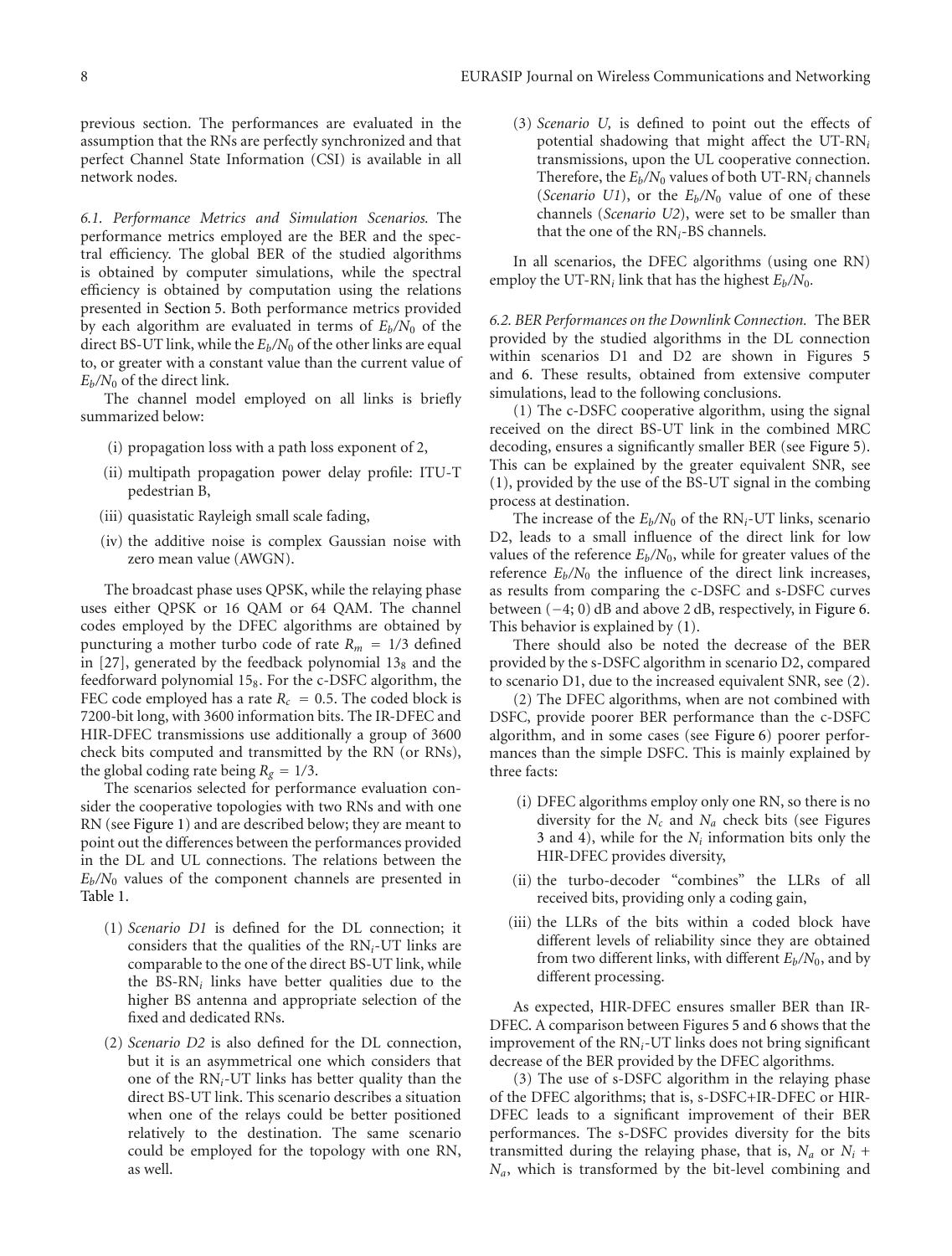| Scenario       | Source-destination | Source-RN1        | Source-RN2        | RN1-destination                   | RN2-destination   |
|----------------|--------------------|-------------------|-------------------|-----------------------------------|-------------------|
| D <sub>1</sub> | $E_h/N_0$          | $E_h/N_0 + 10$ dB | $E_h/N_0 + 10$ dB | $E_h/N_0$                         | $E_b/N_0$         |
| D2             | $E_b/N_0$          | $E_b/N_0 + 10$ dB | $E_h/N_0 + 10$ dB | $E_h/N_0 + 10$ dB                 | $E_h/N_0$         |
| U1             | $E_b/N_0$          | $E_b/N_0$         | $E_b/N_0$         | $E_b/N_0 + 10$ dB                 | $E_b/N_0 + 10$ dB |
| U <sub>2</sub> | $E_h/N_0$          | $E_h/N_0 + 10$ dB | $E_b/N_0$         | $\frac{E_b}{N_0} + 10 \text{ dB}$ | $E_b/N_0 + 10$ dB |

<span id="page-8-0"></span>TABLE 1: Relation between the  $E_b/N_0$  link parameters of the defined test scenarios.



<span id="page-8-1"></span>FIGURE 5: BER versus  $E_b/N_{0\text{-directionk}}$ ; DSFC, DFEC, and DSFC+DFEC algorithms—scenario D1.

by the turbodecoder into an additional coding gain. The improvement of the RN*i*-UT links in scenario D2 (see [Figure 6\)](#page-8-2) brings no significant variation of the BER provided by these algorithms compared to the ones of [Figure 5.](#page-8-1) This could be explained by the fact that only a part of the coded bits are transmitted on the better RN*i*-UT channels, and their more reliable LLRs do not improve significantly the performance of the FEC turbo decoding process.

The BER performances of the combined algorithms are still poorer than the ones of c-DSFC because the use of s-DSFC improves only the quality of the *Na* (IR) or *Ni* and *Na* (HIR) received LLRs. Still, due to the bit-level combining and especially to the effects of the poorly received  $N_c$  bits, the coding gain brought is smaller than the diversity gain provided by the c-DSFBC algorithm, which uses the direct link.

<span id="page-8-3"></span>*6.3. BER Performances on the Uplink Connection.* The BER performances provided by the studied cooperative algorithms within scenario U1 are presented in [Figure 7](#page-9-0) and lead to the following conclusions.

(1) The c-DSFC algorithm provides lower BER than s-DSFC, due to the same reasons as for the DL connection. Nevertheless, the values of BER provided by the two algorithms for the same  $E_b/N_0$  values of the component channels



<span id="page-8-2"></span>FIGURE 6: BER versus  $E_b/N_0$ -directlink; DSFC, DFEC, and DSFC+DFEC algorithms—scenario D2.

are significantly greater than the ones provided in the D1 scenario, see [Figure 5.](#page-8-1) These poorer performances are due to the worse source (UT)-RN*<sup>i</sup>* links and could be explained by using relation [\(7\)](#page-5-2), where probabilities *PS*-*R*<sup>1</sup> and *PS*-*R*<sup>2</sup> are no longer negligible and so the global BER*<sup>g</sup>* and PER*<sup>g</sup>* are not depending only on the BER*<sup>x</sup>* (or PER*x*) provided by the DSFC decoder at destination. Another effect of the errors on the UT-RN*<sup>i</sup>* links is the decrease of the diversity gain, expressed by a smaller slope of the BER versus  $E_b/N_0$  curves of these algorithms.

(2) The DFEC algorithms provide BER values that are comparable to the ones of the s-DSFC, but greater than the ones of the c-DSFC. The differences in the BER performances are significantly smaller than in the downlink case.

(3) The combination of the DFEC techniques with the s-DSFC leads to lower BER values, due to the same reasons as in the DL case, but the performance improvement brought by this combination is significantly smaller than in the DL connection, due to the poorer source (UT)-RN*<sup>i</sup>* links. The improvement of the UT-RN<sub>2</sub> channel, scenario U2, leads to slightly smaller BER values for all algorithms than the ones provided in scenario U1, as results from the comparison between [Figure 7](#page-9-0) and [Figure 8.](#page-9-1) The major characteristic of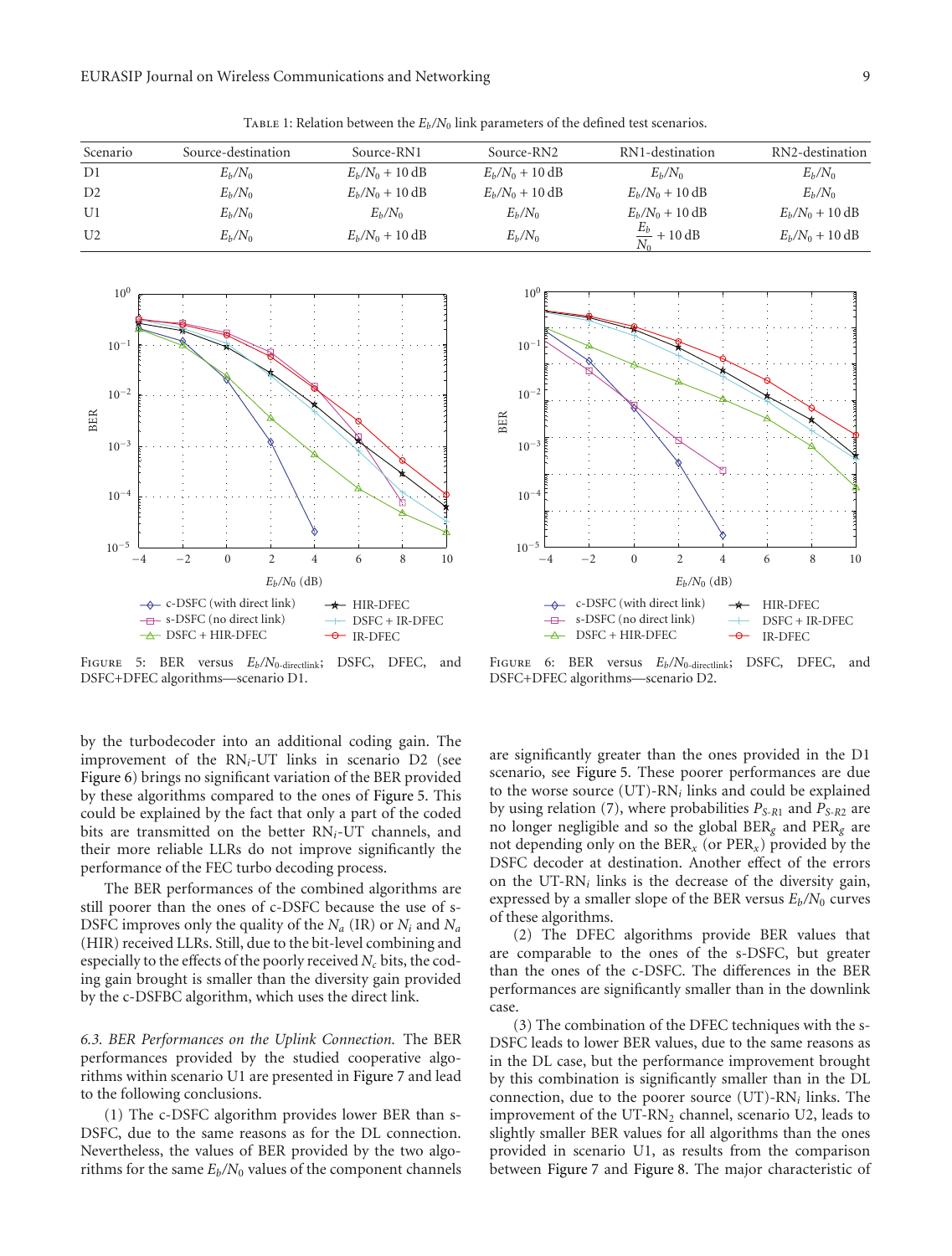

<span id="page-9-0"></span>FIGURE 7: BER versus  $E_b/N_{0\text{-directlink}}$ ; DSFC, DFEC, and DSFC+DFEC algorithms—scenario U1.

this scenario is that the DFEC algorithms provide better performances if they are not combined with s-DSFC. This is because they need to use only the good UT-RN<sub>2</sub> link during the relaying phase, while the s-DSFC employs both UT-RN*<sup>i</sup>* links, out of which one is of poor quality. The BER increase can be explained by using [\(7\)](#page-5-2).

The main conclusion is that in the UL connection, the insertion of the s-DSFC in the DFEC algorithms is beneficial only if the two UT-RN*<sup>i</sup>* links have about the same quality; otherwise, the DFEC algorithms used alone could provide smaller BER, because they could employ only the best UT-RN*<sup>i</sup>* link.

*6.4. Spectral Efficiency Performances.* The spectral efficiency performances of the studied algorithms were evaluated only for the DL connection, since according to [\(10\)](#page-6-5), [\(12\)](#page-6-3), and [\(13\)](#page-6-4), the only factor differing for the two ways of transmission is the bit error rate, which was analyzed in the previous section. [Figure 9](#page-10-1) shows the spectral efficiencies computed for the studied algorithms in the D1 scenario when  $n_r = n_d = 2$ . The main conclusions drawn are the following.

(i) The two algorithms that use the IR-DFEC (combined or not with s-DSFC) provide the highest spectral efficiencies due to the small redundancy inserted, see [\(10\)](#page-6-5). The HIR-DFEC-based algorithms provide smaller spectral efficiencies due to their greater redundancy during the relaying phase, which cannot be compensated by the smaller BER provided, see [\(12\)](#page-6-3). The flat parts (zones) of the curves exhibited by DFEC algorithms are extended with approximately 2 dB by combining them with the s-DSFC algorithm.



<span id="page-9-1"></span>FIGURE 8: BER versus  $E_b/N_{0\text{-directlink}}$ ; DSFC, DFEC, and DSFC+DFEC algorithms—scenario U2.

(ii) The c-DFSC algorithm ensures about the same spectral efficiency as the HIR-DFEC algorithm, because they both transmit about the same redundancy, see [\(13\)](#page-6-4) and [\(12\)](#page-6-3), while the differences in BER are not big enough to affect significantly the spectral efficiency. The s-DSFC provides a narrower flat zone, due to the greater  $E_b/N_0$  needed to ensure a negligible BER, for example,  $10<sup>3</sup>$ , as shown in [Figure 5.](#page-8-1)

Concluding, the IR-DFEC algorithm provides the greatest spectral efficiency and should be preferred for applications where the target BER is not set to small values, while the c-DSFC should be used in applications which require small BER values.

The spectral efficiencies of all algorithms described above, except for the c-DSFC, can be increased by using a higher modulation on the RN*i*-destination link(s) during the relaying phase, as results by increasing  $n_r$  in [\(10\)](#page-6-5) or [\(12\)](#page-6-3). For a fair comparison, the increase of  $n_r$  requires that the higher constellation should ensure the same BER on the RN*i*-UT links as the one ensured by QPSK. This would require an  $E_b/N_0$  increased with 4 dB for 16 QAM ( $n_r = 4$ ) and with 8.3 dB for 64 QAM ( $n_r = 6$ ). Such an improvement of the RN-UT channels could be accomplished either by changing the positions of the two RNs or by increasing the RN's transmitted power or by both. The spectral efficiencies provided by the studied algorithms versus  $E_b/N_{0\text{-direct}}$  within the D1 scenario modified according to the above values, are presented in Figures [10](#page-10-2) and [11.](#page-10-3) The figures also present the spectral efficiency provided by c-DSFC algorithm for  $n_r$  =  $n_d$  = 2 and  $E_b/N_{0\text{-direct}} = E_b/N_{0\text{-RN-UT}}$ , as reference.

The major difference between Figures [10](#page-10-2) and [11](#page-10-3) and the curves of [Figure 9](#page-10-1) lies in the greater values of the spectral efficiencies in the flat zones, due to the higher  $n_r$  which ensures about the same BER. Compared to the spectral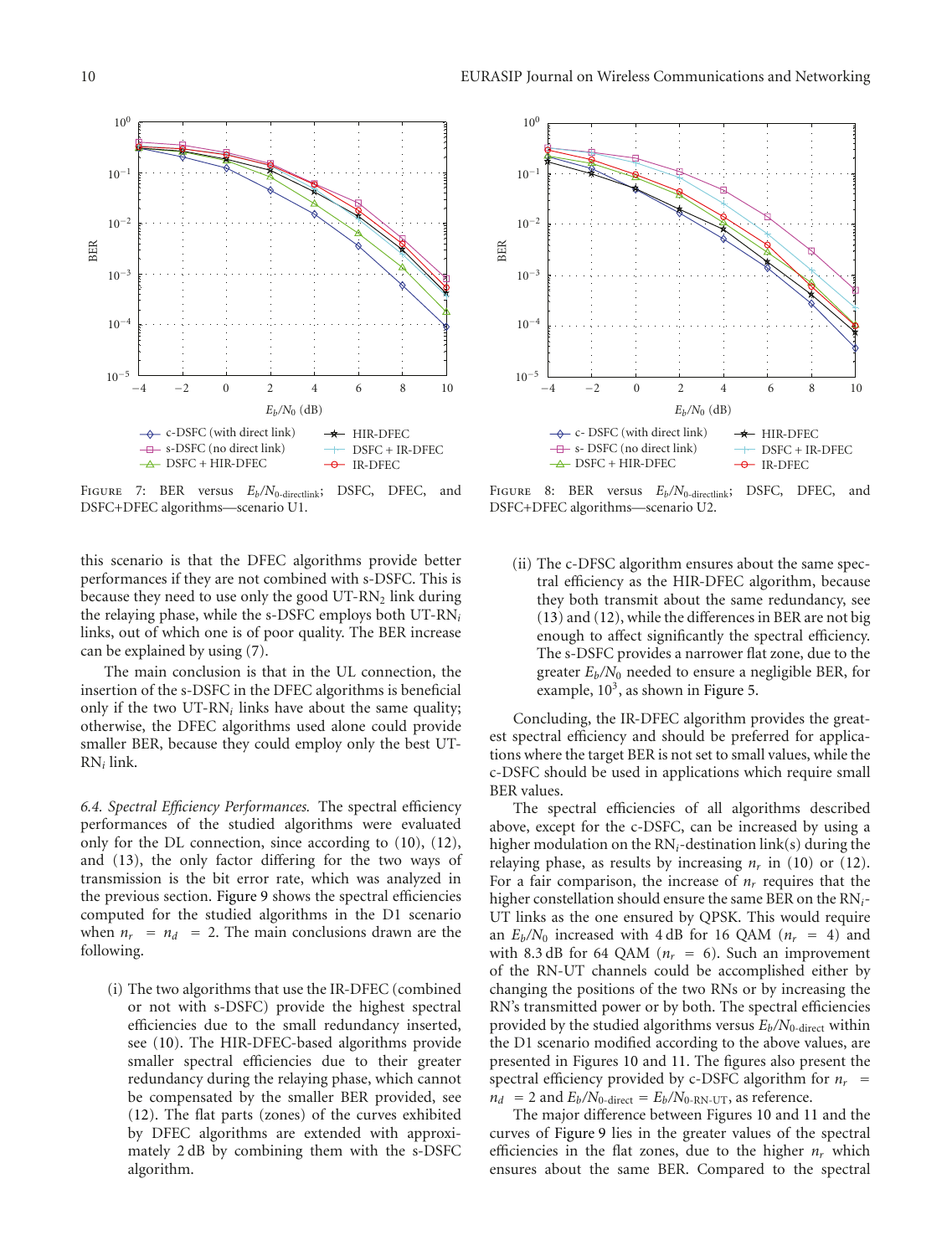

<span id="page-10-1"></span>FIGURE 9: Spectral efficiency versus  $E_b/N_{0\text{-direct}}$ —scenario D1— $n_d$  =  $n_r = 2$ .

efficiency of c-DSFC with  $n_d = n_r = 2$ , the spectral efficiency of IR-DFEC-based algorithms is increased in the flat zones by a factor *F*IR−DFEC expressed by [\(14a\)](#page-10-4). The values of *F*IR−DFEC equal 1.6 for  $n_d = 4$  and 1.72 for  $n_d = 6$ . A similar factor for the algorithms that use the HIR-DFEC, computed using [\(12\)](#page-6-3) and [\(13\)](#page-6-4) is expressed by [\(14b\)](#page-10-5); it equals 1.33 for  $n_d = 4$  and 1.5 for  $n_d = 6$ 

$$
F_{\text{IR}-\text{DFEC}} = \frac{\lim_{\text{BER}\to 0} \beta_{\text{IR}-\text{DFEC}}}{\lim_{\text{BER}\to 0} \beta_{\text{c}-\text{DSFC}}} = \frac{2}{1 + (n_d/n_r) \cdot (1 - R_c)},
$$
\n(14a)

$$
F_{\text{HIR-DFEC}} = \frac{\lim_{\text{BER} \to 0} \beta_{\text{HIR-DFEC}}}{\lim_{\text{BER} \to 0} \beta_{\text{c-DSFC}}} = \frac{2}{1 + (n_d/n_r)}.
$$
 (14b)

The spectral efficiencies provided by these cooperative algorithms in the D2 scenario are presented in [Figure 12,](#page-11-0) for  $n_d = n_r = 2$ . The significant extension of the flat zone of the s-DSFC algorithm, compared to [Figure 9,](#page-10-1) can be explained by its significantly smaller BER (see [Figure 6\)](#page-8-2) though the maximum value of its spectral efficiency has not changed, see [\(12\)](#page-6-3). The rest of the algorithms exhibit similar performances to the ones provided for poorer RN*i*-UT channels of scenario D1, [Figure 9,](#page-10-1) but their flat zones are slightly extended due to the better RN-UT channel available in this scenario.

Finally, Figures [13](#page-11-1) and [14](#page-11-2) show the spectral efficiencies provided in the modified D2 scenarios defined above, when higher order modulations, that is,  $n_r = 4$  and  $n_r = 6$ , are used in the relaying phase. Due to the employment of a larger constellation on the RN*i*-UT links with correspondingly increased  $E_b/N_0$ , the values of the spectral efficiencies of all algorithms are greater than the ones of [Figure 12,](#page-11-0) except for c-DSFC algorithm which should use  $n_r = n_d = 2$ .



<span id="page-10-2"></span>FIGURE 10: Spectral efficiency versus  $E_b/N_{0\text{-direct}}$ —modified D1  $n_d = 2, n_r = 4.$ 



<span id="page-10-5"></span><span id="page-10-4"></span><span id="page-10-3"></span>FIGURE 11: Spectral efficiency versus  $E_b/N_{0\text{-direct}}$ —modified D1  $n_d = 2, n_r = 6.$ 

The spectral efficiencies provided by these algorithms in UL connections, scenarios U1 and U2, have similar behaviors in terms of the  $E_b/N_0$  of the direct link, but their flat zones are narrower than the corresponding ones in the DL, due to the greater BER values occurring in the uplink, see [Section 6.3.](#page-8-3)

### <span id="page-10-0"></span>**7. Conclusions**

This paper has studied the BER and spectral efficiency performances provided in some relevant DL and UL scenarios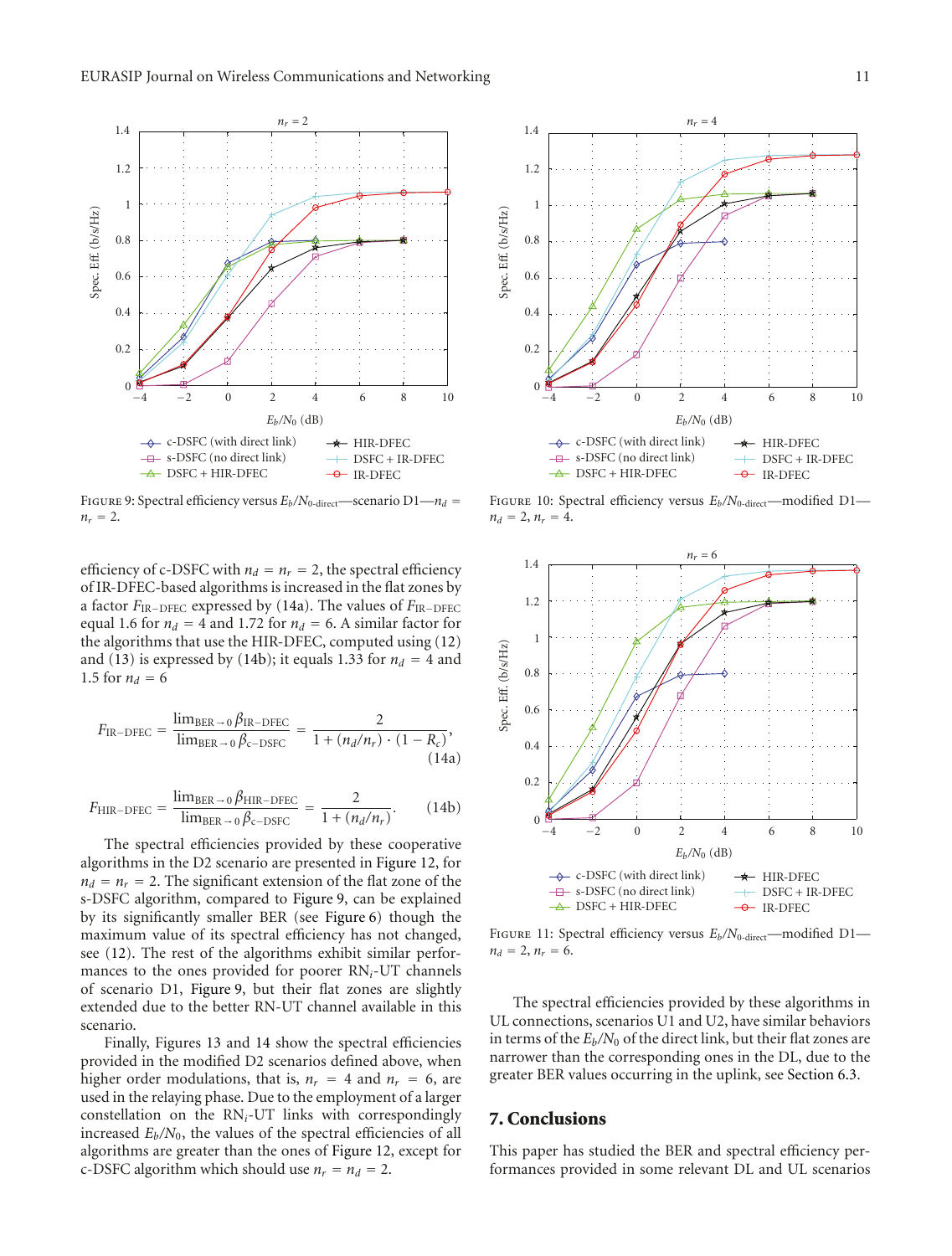

<span id="page-11-0"></span>FIGURE 12: Spectral efficiency versus  $E_b/N_{0\text{-directlink}}$ —scenario D2  $n_d = n_r = 2$ .



<span id="page-11-1"></span>FIGURE 13: Spectral efficiency versus  $E_b/N_{0\text{-direct}}$ —modified D2  $n_d = 2, n_r = 4.$ 

by two algorithms that employ in a joint manner the DSFC and DFEC cooperation algorithms. Their performances were compared to the ones provided by the constituent DSFC and, respectively, DFEC algorithms used independently. The combination of these two types of cooperation algorithms exploits both the flexibility of DFEC and the diversity provided by DSFC, while simplifying the relay assignment issue. The diversity provided by DSFC on the RN-destination links allows the placement of the RNs closer to the source and



<span id="page-11-2"></span>FIGURE 14: Spectral efficiency versus  $E_b/N_{0\text{-direct}}$ —modified D2  $n_d = 2, n_r = 6.$ 

so the source-RN transmissions would not require the high redundancy of small-rate channel codes. The use of DFEC algorithms involves the direct link that brings an extra coding gain to compensate the decrease of the RN-destination link's quality due to the positioning of the relay closer to the source.

The results obtained in scenarios with good source-RN and relatively poor RN-destination channels, that is, scenario D1, show that combined s-DSFC+DFEC algorithms could provide the best tradeoff between BER and spectral efficiency performances. This tradeoff could be "fine-tuned" by the amount of redundancy employed in the relaying phase of cooperation, by using either the HIR-DFEC algorithm that provides lower BER values, or the IR-DFEC one, which provides the greatest spectral efficiency. Even if the c-DSFC algorithm, which uses the direct link at destination, provides the smallest BER out of all studied algorithms in all scenarios considered, its spectral efficiency and linkadaptation flexibility are small due to the combining at symbol level, which in its turn provides a greater diversity gain. If the RN-destination link's quality could be improved by relay-assignment while still ensuring good source-RN links, for example, scenario D2, the s-DSFC algorithm is the best choice considering both BER and spectral efficiency performances, but the greatest spectral efficiency could be provided by IR-DFEC algorithms.

For scenarios with poor source-RN links, for example, scenarios U1 and U2, all DFEC algorithms analyzed present comparable BER performances to the ones of the c-DSFC algorithm. In such scenarios, the s-DSFC+DFEC or even only DFEC algorithms are the best choice if both BER and spectral efficiency performances and system flexibility are to be taken into account.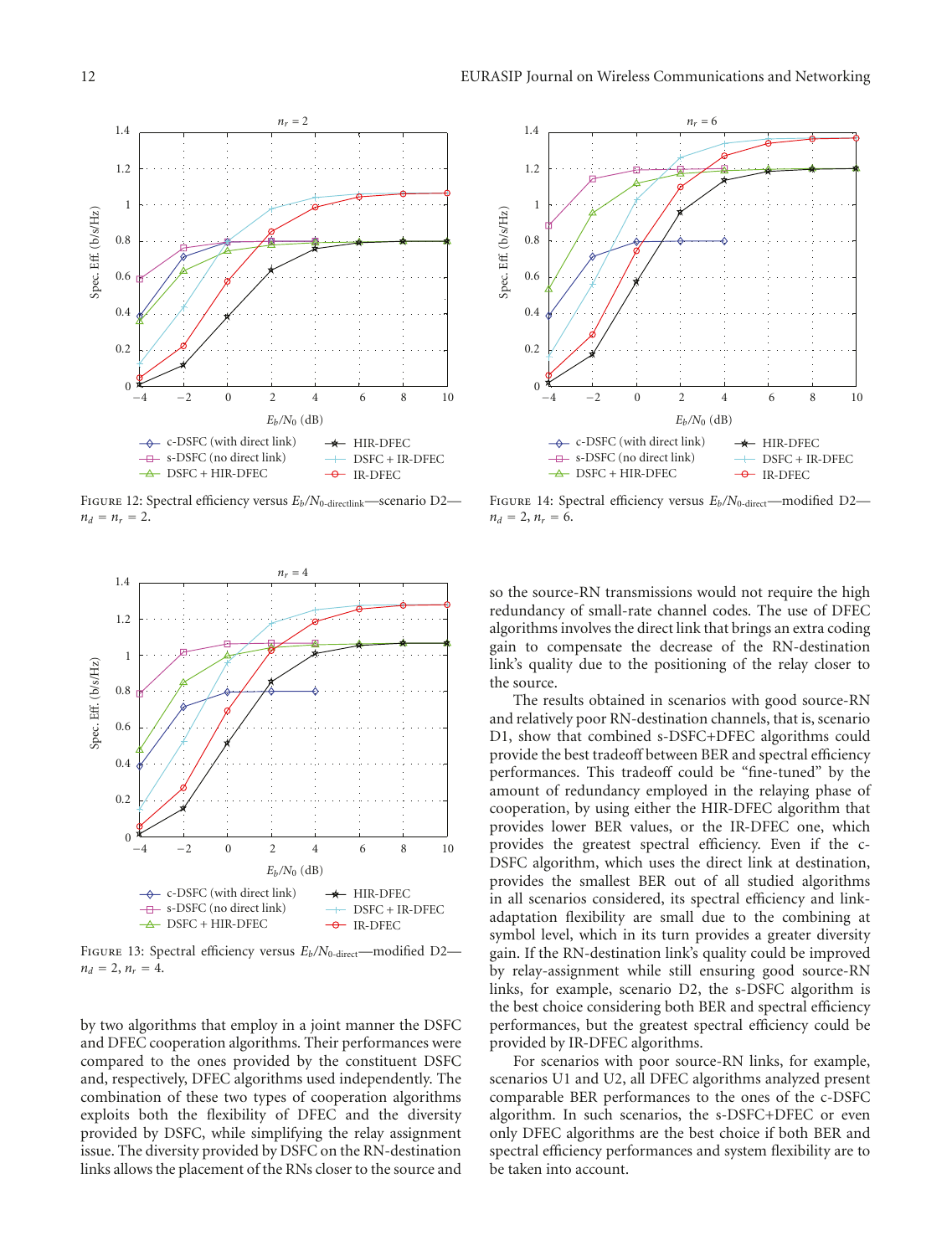The results obtained also indicate how these cooperative algorithms should be used adaptively to match the performance requirements (BER and spectral efficiency) of various services. For highly interactive applications which require low or very low BER values and not a great spectral efficiency, for example, video conferences, the best option would be the c-DSFC, due to its symbol-level combining. For widely used applications requiring relatively low BER, for example, audio and video streaming, the s-DSFC+HIR-DFEC algorithm is one of the best options, since it ensures a relatively low BER and a high spectral efficiency. For popular applications that accept higher BER values, for example, telephony or messaging, the IR-DFEC combined with s-DSFC on the RN*i*destination links would be advisable, since it ensures the highest spectral efficiency, which is an important factor for this type of services.

## **Acknowledgment**

The authors wish to acknowledge the support of the ICT-FP7 European project "Enhanced Wireless Communication Systems Employing Cooperative Diversity—CODIV", FP7/ICT/2007/215477.

## <span id="page-12-0"></span>**References**

- <span id="page-12-1"></span>[1] F. H. P. Fitzek and M. D. Katz, Eds., *Cooperation in Wireless Networks: Principles and Applications*, Springer, New York, NY, USA, 2006.
- [2] K. J. Ray Liu, A. K. Sadek, W. Su, and A. Kwasinski, *Cooperative Communications and Networking*, Cambridge University Press, New York, NY, USA, 2009.
- <span id="page-12-2"></span>[3] "CODIV- Enhanced Wireless Communication Systems Employing Cooperative Diversity," FP7-ICT-2007-215477- CODIV project, [http://www.ict-codiv.eu/.](http://www.ict-codiv.eu/)
- <span id="page-12-3"></span>[4] G. J. Foschini and M. J. Gans, "On limits of wireless communications in a fading environment when using multiple antennas," *Wireless Personal Communications*, vol. 6, no. 3, pp. 311–335, 1998.
- <span id="page-12-4"></span>[5] H. Liu and G. Li, *OFDM-Based Broadband Wireless Networks*, John Wiley & Sons, Hoboken, NJ, USA, 2005.
- <span id="page-12-5"></span>[6] M. Dohler, *Virtual antenna arrays*, Ph.D. thesis, King's College London, London, UK, November 2003.
- <span id="page-12-6"></span>[7] J. N. Laneman and G. W. Wornell, "Distributed space-timecoded protocols for exploiting cooperative diversity in wireless networks," *IEEE Transactions on Information Theory*, vol. 49, no. 10, pp. 2415–2425, 2003.
- <span id="page-12-7"></span>[8] Y. Jing and B. Hassibi, "Distributed space-time codes in wireless relay networks," in *Proceedings of Sensor Array and Multichannel Signal Processing Workshop (SAM '04)*, pp. 249– 253, Barcelona, Spain, July 2004.
- <span id="page-12-8"></span>[9] T. Kiran and B. S. Rajan, "Distributed space-time codes with reduced decoding complexity," in *Proceedings of IEEE International Symposium on Information Theory (ISIT '06)*, pp. 542–546, Seatle, Wash, USA, July 2006.
- <span id="page-12-9"></span>[10] S. M. Alamouti, "A simple transmit diversity technique for wireless communications," *IEEE Journal on Selected Areas in Communications*, vol. 16, no. 8, pp. 1451–1458, 1998.
- <span id="page-12-10"></span>[11] B. Sirkeci-Mergen and A. Scaglione, "Randomized distributed space-time coding for cooperative communication in self organized networks," in *Proceedings of the 6th IEEE Workshop*

*on Signal Processing Advances in Wireless Communications (SPAWC '05)*, pp. 500–504, New York, NY, USA, June 2005.

- <span id="page-12-11"></span>[12] O. S. Shin, A. M. Chan, H. T. Kung, and V. Tarokh, "Design of an OFDM cooperative space-time diversity system," *IEEE Transactions on Vehicular Technology*, vol. 56, no. 4, pp. 2203– 2215, 2007.
- <span id="page-12-12"></span>[13] M. Hayes, S. K. Kassim, J. A. Chambers, and M. D. Macleod, "Exploitation of quasi-orthogonal space time block codes in virtual antenna arrays—part I—theoretical capacity and throughput gains," in *Proceedings of the 67th IEEE Vehicular Technology Conference-Spring (VTC '08)*, pp. 349–352, Singapore, May 2008.
- <span id="page-12-13"></span>[14] S. Teodoro, A. Silva, J. M. Gil, and A. Gameiro, "Virtual MIMO schemes for downlink space-frequency coding OFDM systems," in *Proceedings of the 20th Personal, Indoor and Mobile Radio Communications Symposium (PIMRC '09)*, Tokyo, Japan, September 2009.
- <span id="page-12-14"></span>[15] T. E. Hunter and A. Nosratinia, "Cooperative diversity through coding," in *Proceedings of IEEE International Symposium on Information Theory (ISIT '02)*, Lausanne, Switzerland, July 2002.
- <span id="page-12-15"></span>[16] T. E. Hunter and A. Nosratinia, "Coded cooperation under slow fading, fast fading, and power control," in *Proceedings of the 36th Asilomar Conference on Signals Systems and Computers*, vol. 1, pp. 118–122, Pacific Grove, Calif, USA, November 2002.
- <span id="page-12-16"></span>[17] Z. Lin, E. Erkip, and A. Stefanov, "An asymptotic analysis on the performance of coded cooperation systems," in *Proceedings of the 60th IEEE Vehicular Technology Conference (VTC '04)*, pp. 1333–1337, Los Angeles, Calif, USA, September 2004.
- <span id="page-12-17"></span>[18] S. J. Kim, P. Mitran, and V. Tarokh, "Performance bounds for bidirectional coded cooperation protocols," *IEEE Transactions on Information Theory*, vol. 54, no. 11, pp. 5235–5241, 2008.
- <span id="page-12-18"></span>[19] Z. Lin, E. Erkip, and M. Ghosh, "Adaptive modulation for coded cooperative systems," in *Proceedings of the 6th IEEE Workshop on Signal Processing Advances in Wireless Communications (SPAWC '05)*, pp. 615–619, New York, NY, USA, June 2005.
- <span id="page-12-19"></span>[20] J. Niu and I.-T. Lu, "Coded cooperation in OFDMA systems," in *Proceedings of the 40th Annual Conference on Information Sciences and Systems (CISS '06)*, pp. 300–305, Princeton, NJ, USA, March 2006.
- <span id="page-12-20"></span>[21] K.-L. Noh, B. Suter, and E. Serpedin, "A practical cooperative coding scheme and its optimum level of cooperation for wireless ad-doc networks," in *Proceedings of Texas Wireless Symposium*, Austin, Tex, USA, 2005.
- <span id="page-12-21"></span>[22] C. Yuen, W. H. Chin, Y. L. Guan, W. Chen, and T. Tee, "Bi-directional multi-antenna relay communications with wireless network coding," in *Proceedings of the 67th IEEE Vehicular Technology Conference-Spring (VTC '08)*, pp. 1385– 1388, Singapore, May 2008.
- [23] T. Cui, F. Gao, T. Ho, and A. Nallanathan, "Distributed spacetime coding for two-way wireless relay networks," *IEEE Transactions on Signal Processing*, vol. 57, no. 2, pp. 658–671, 2009.
- [24] S. K. Kuek, C. Yuen, and W. H. Chin, "Four-node relay network with Bi-directional traffic employing wireless network coding with pre-cancellation," in *Proceedings of the 67th IEEE Vehicular Technology Conference-Spring (VTC '08)*, pp. 1201–1205, Singapore, May 2008.
- <span id="page-12-22"></span>[25] M. Eslamifar, W. H. Chin, C. Yuen, and G. Y. Liang, "Performance analysis of two-way multiple-antenna relaying with network coding," in *Proceedings of the 70th IEEE Vehicular Technology Conference Fall (VTC '09)*, Barcelona, Spain, September 2009.